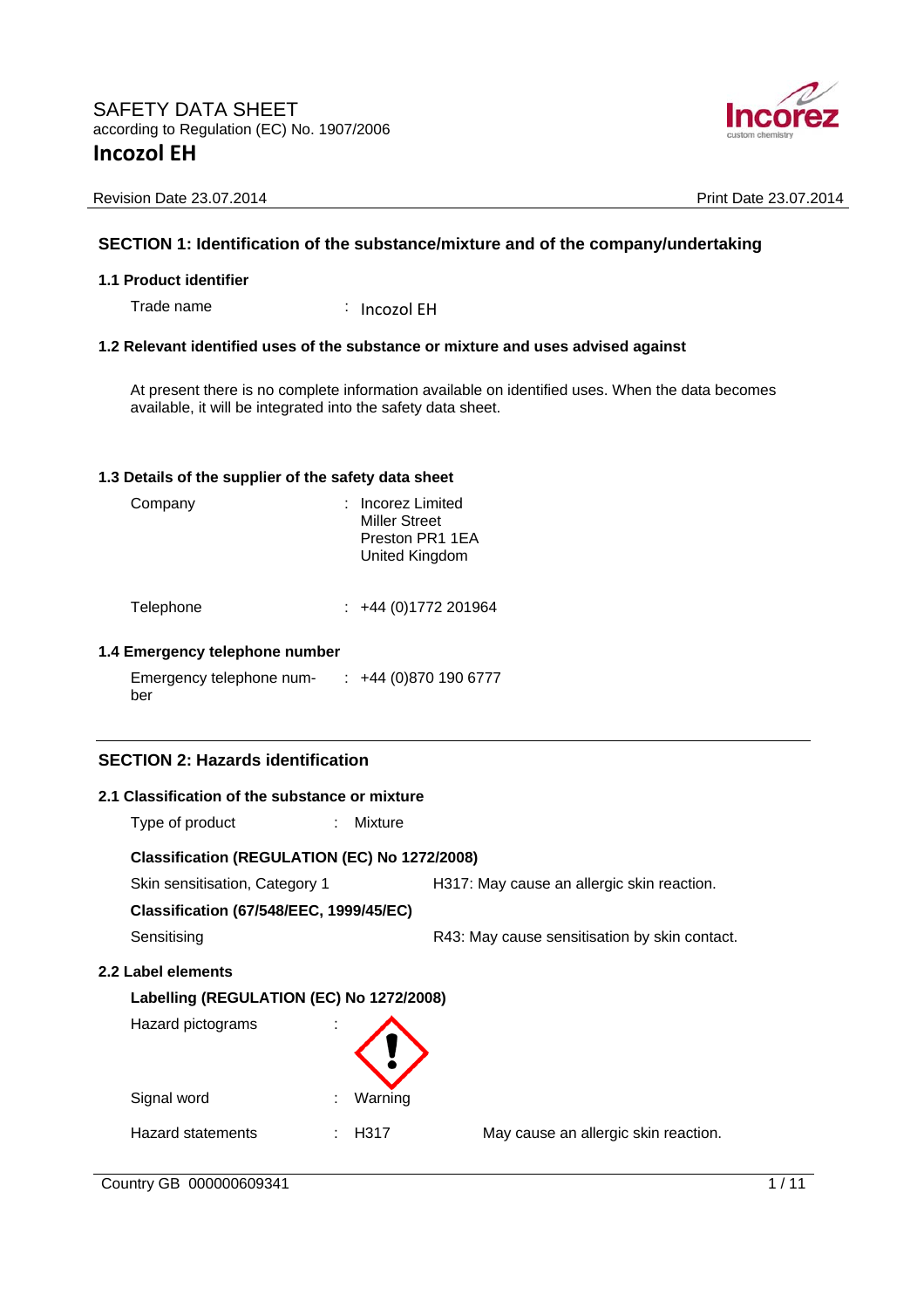

| Precautionary statements | <b>Prevention:</b> |                                                                           |
|--------------------------|--------------------|---------------------------------------------------------------------------|
|                          | P <sub>261</sub>   | Avoid breathing dust/ fume/ gas/ mist/ va-<br>pours/ spray.               |
|                          | P <sub>272</sub>   | Contaminated work clothing should not be<br>allowed out of the workplace. |
|                          | P <sub>280</sub>   | Wear protective gloves.                                                   |
|                          | Response:          |                                                                           |
|                          | $P333 + P313$      | If skin irritation or rash occurs: Get medical<br>advice/attention.       |
|                          | P363               | Wash contaminated clothing before reuse.                                  |
|                          | Disposal:          |                                                                           |
|                          | P <sub>501</sub>   | Dispose of contents/ container to an ap-<br>proved waste disposal plant.  |

Hazardous components which must be listed on the label:

411-700-4 1,6-hexanediyl-bis(2-(2-(1-ethylpentyl)-3-oxazolidinyl)ethyl)carbamate

#### **2.3 Other hazards**

This mixture contains no substance considered to be persistent, bioaccumulating nor toxic (PBT). This mixture contains no substance considered to be very persistent nor very bioaccumulating (vPvB).

#### **SECTION 3: Composition/information on ingredients**

#### **3.2 Mixtures**

#### **Hazardous components**

| <b>Chemical Name</b>                     | Classification | Classification    | Concentration     |
|------------------------------------------|----------------|-------------------|-------------------|
| CAS-No.                                  | (67/548/EEC)   | (REGULATION       | [%]               |
| EC-No.                                   |                | (EC) No           |                   |
| Registration number                      |                | 1272/2008)        |                   |
| 1,6-hexanediyl-bis(2-(2-(1-ethylpentyl)- | R43            | Skin Sens.1; H317 | $>= 50 - \le 100$ |
| 3-oxazolidinyl)ethyl)carbamate           |                |                   |                   |
| 140921-24-0                              |                |                   |                   |
| 411-700-4                                |                |                   |                   |
| / 01-0000015906-63-0000 / 01-            |                |                   |                   |
| 0000015906-63-0001 / 01-                 |                |                   |                   |
| 2119983489-15-0000                       |                |                   |                   |

For the full text of the R-phrases mentioned in this Section, see Section 16. For the full text of the H-Statements mentioned in this Section, see Section 16.

#### **SECTION 4: First aid measures**

#### **4.1 Description of first aid measures**

| General advice | : Move out of dangerous area.<br>Consult a physician.<br>Show this safety data sheet to the doctor in attendance. |
|----------------|-------------------------------------------------------------------------------------------------------------------|
| If inhaled     | : Move to fresh air.<br>Consult a physician after significant exposure.                                           |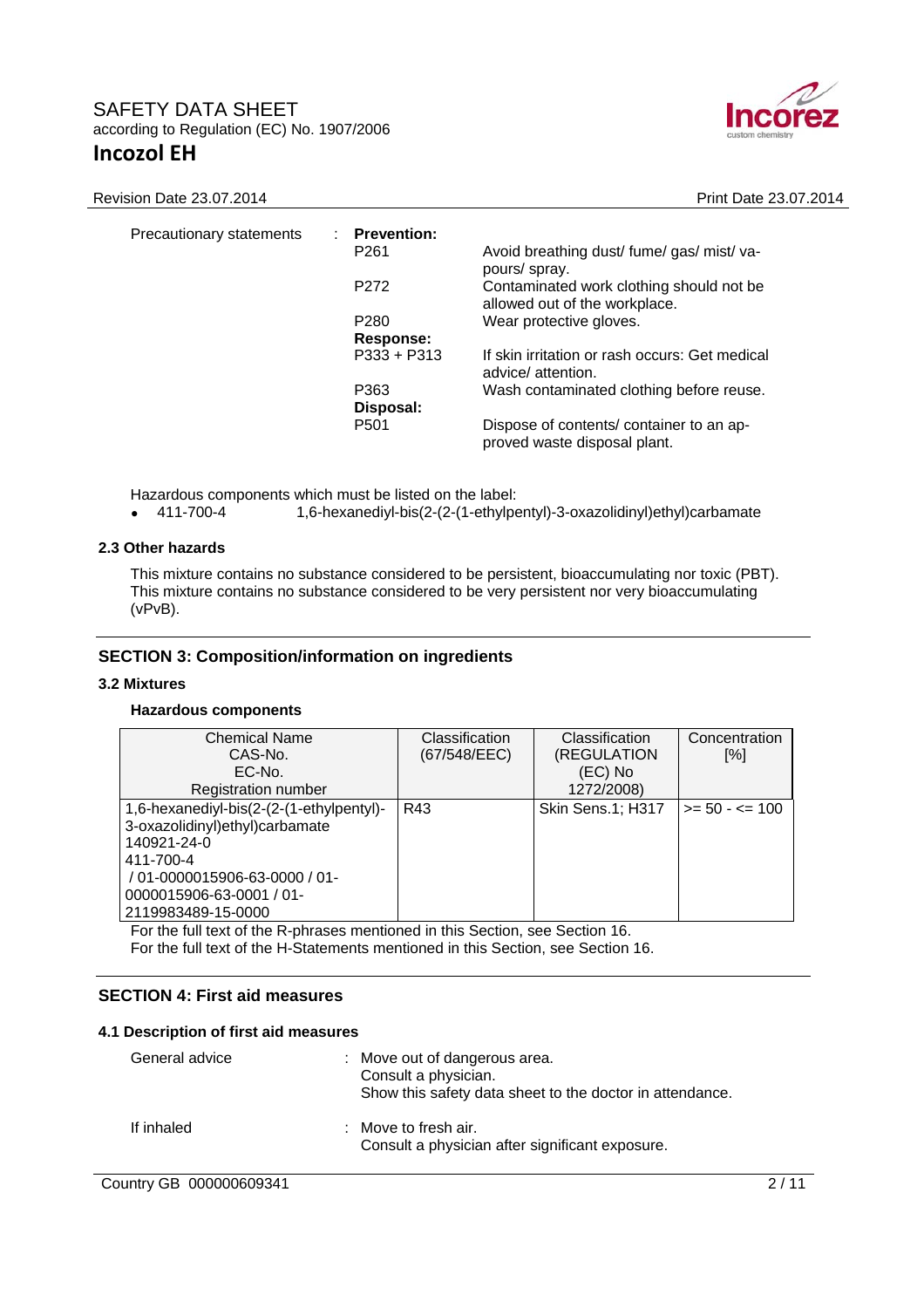$\overline{a}$ 



| Revision Date 23.07.2014                                                       | Print Date 23.07.2014                                                                                                                                                                             |  |  |
|--------------------------------------------------------------------------------|---------------------------------------------------------------------------------------------------------------------------------------------------------------------------------------------------|--|--|
| In case of skin contact                                                        | : Take off contaminated clothing and shoes immediately.<br>Wash off with soap and plenty of water.<br>If symptoms persist, call a physician.                                                      |  |  |
| In case of eye contact                                                         | : Remove contact lenses.<br>Keep eye wide open while rinsing.<br>If eye irritation persists, consult a specialist.                                                                                |  |  |
| If swallowed                                                                   | : Clean mouth with water and drink afterwards plenty of water.<br>Do not give milk or alcoholic beverages.<br>Never give anything by mouth to an unconscious person.<br>Obtain medical attention. |  |  |
| 4.2 Most important symptoms and effects, both acute and delayed                |                                                                                                                                                                                                   |  |  |
| Symptoms                                                                       | : Allergic reactions<br>See Section 11 for more detailed information on health effects<br>and symptoms.                                                                                           |  |  |
| <b>Risks</b>                                                                   | : sensitising effects                                                                                                                                                                             |  |  |
| 4.3 Indication of any immediate medical attention and special treatment needed |                                                                                                                                                                                                   |  |  |
| Treatment                                                                      | Treat symptomatically.                                                                                                                                                                            |  |  |
| <b>SECTION 5: Firefighting measures</b>                                        |                                                                                                                                                                                                   |  |  |
| 5.1 Extinguishing media                                                        |                                                                                                                                                                                                   |  |  |

# Suitable extinguishing media : Use extinguishing measures that are appropriate to local circumstances and the surrounding environment. **5.2 Special hazards arising from the substance or mixture**  Hazardous combustion prod-: No hazardous combustion products are known ucts **5.3 Advice for firefighters**  Special protective equipment : In the event of fire, wear self-contained breathing apparatus. for firefighters Further information : Standard procedure for chemical fires.

#### **SECTION 6: Accidental release measures**

| 6.1 Personal precautions, protective equipment and emergency procedures |
|-------------------------------------------------------------------------|
|-------------------------------------------------------------------------|

| Personal precautions | : Use personal protective equipment. |
|----------------------|--------------------------------------|
|                      | Deny access to unprotected persons.  |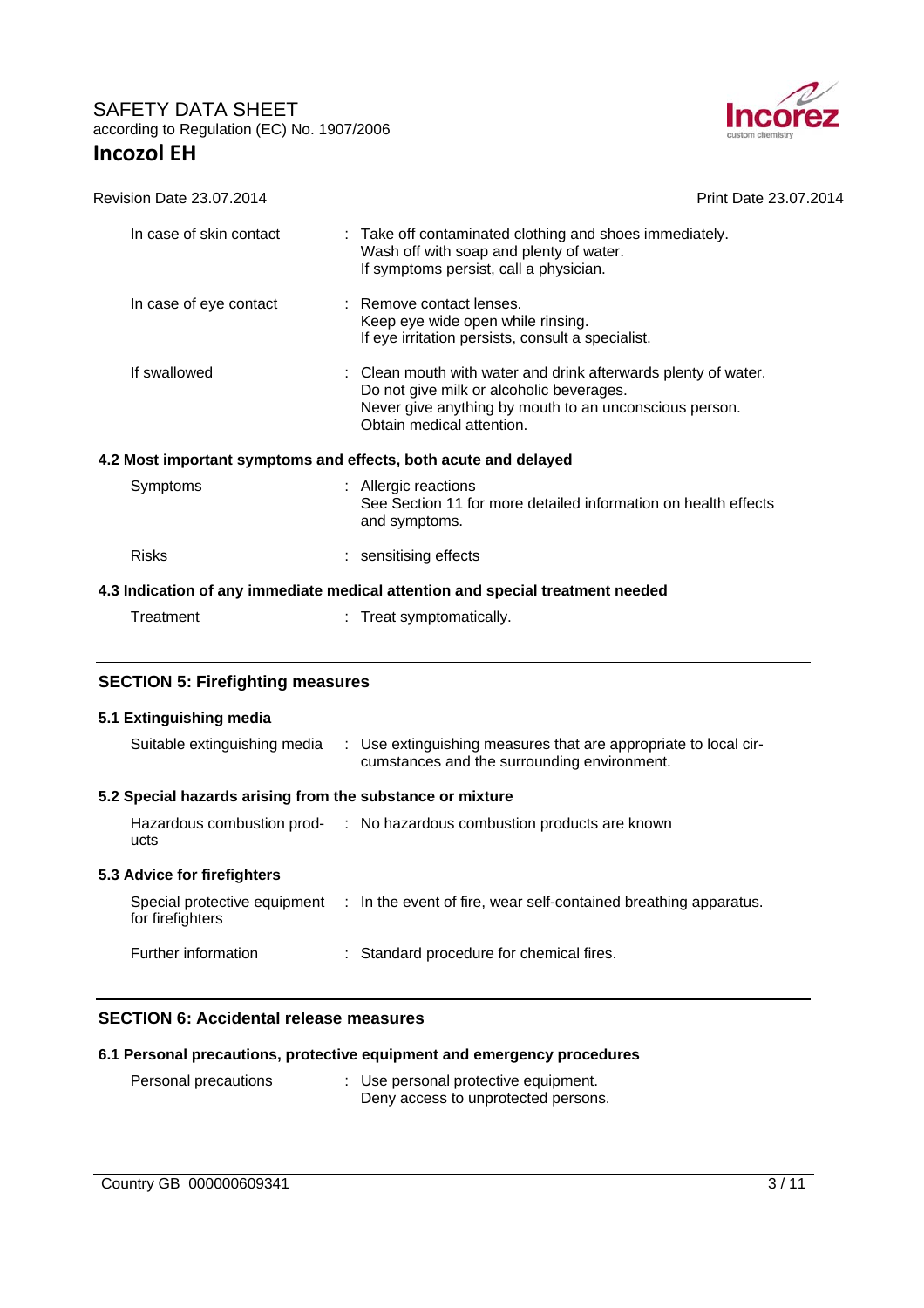

#### **6.2 Environmental precautions**

Environmental precautions : Do not flush into surface water or sanitary sewer system.

#### **6.3 Methods and materials for containment and cleaning up**

- 
- Methods for cleaning up : Soak up with inert absorbent material (e.g. sand, silica gel, acid binder, universal binder, sawdust). Keep in suitable, closed containers for disposal.

#### **6.4 Reference to other sections**

For personal protection see section 8.

### **SECTION 7: Handling and storage**

#### **7.1 Precautions for safe handling**

| Advice on safe handling                            | : Do not breathe vapours or spray mist. Avoid exceeding of the<br>given occupational exposure limits (see section 8). Do not get<br>in eyes, on skin, or on clothing. For personal protection see<br>section 8. Persons with a history of skin sensitisation prob-<br>lems or asthma, allergies, chronic or recurrent respiratory<br>disease should not be employed in any process in which this<br>mixture is being used. Smoking, eating and drinking should be<br>prohibited in the application area. Follow standard hygiene<br>measures when handling chemical products |
|----------------------------------------------------|------------------------------------------------------------------------------------------------------------------------------------------------------------------------------------------------------------------------------------------------------------------------------------------------------------------------------------------------------------------------------------------------------------------------------------------------------------------------------------------------------------------------------------------------------------------------------|
| Advice on protection against<br>fire and explosion | : Normal measures for preventive fire protection.                                                                                                                                                                                                                                                                                                                                                                                                                                                                                                                            |
| Hygiene measures                                   | : Handle in accordance with good industrial hygiene and safety<br>practice. When using do not eat or drink. When using do not<br>smoke. Wash hands before breaks and at the end of workday.                                                                                                                                                                                                                                                                                                                                                                                  |

#### **7.2 Conditions for safe storage, including any incompatibilities**

| Requirements for storage<br>areas and containers | : Keep container tightly closed in a dry and well-ventilated<br>place. Containers which are opened must be carefully re-<br>sealed and kept upright to prevent leakage. Store in accord-<br>ance with local regulations. |
|--------------------------------------------------|--------------------------------------------------------------------------------------------------------------------------------------------------------------------------------------------------------------------------|
| Other data                                       | : No decomposition if stored and applied as directed.                                                                                                                                                                    |
| 7.3 Specific end use(s)<br>Specific use(s)       | $:$ No data available                                                                                                                                                                                                    |

#### **SECTION 8: Exposure controls/personal protection**

#### **8.1 Control parameters**

|  | Country GB 000000609341 |  |
|--|-------------------------|--|
|--|-------------------------|--|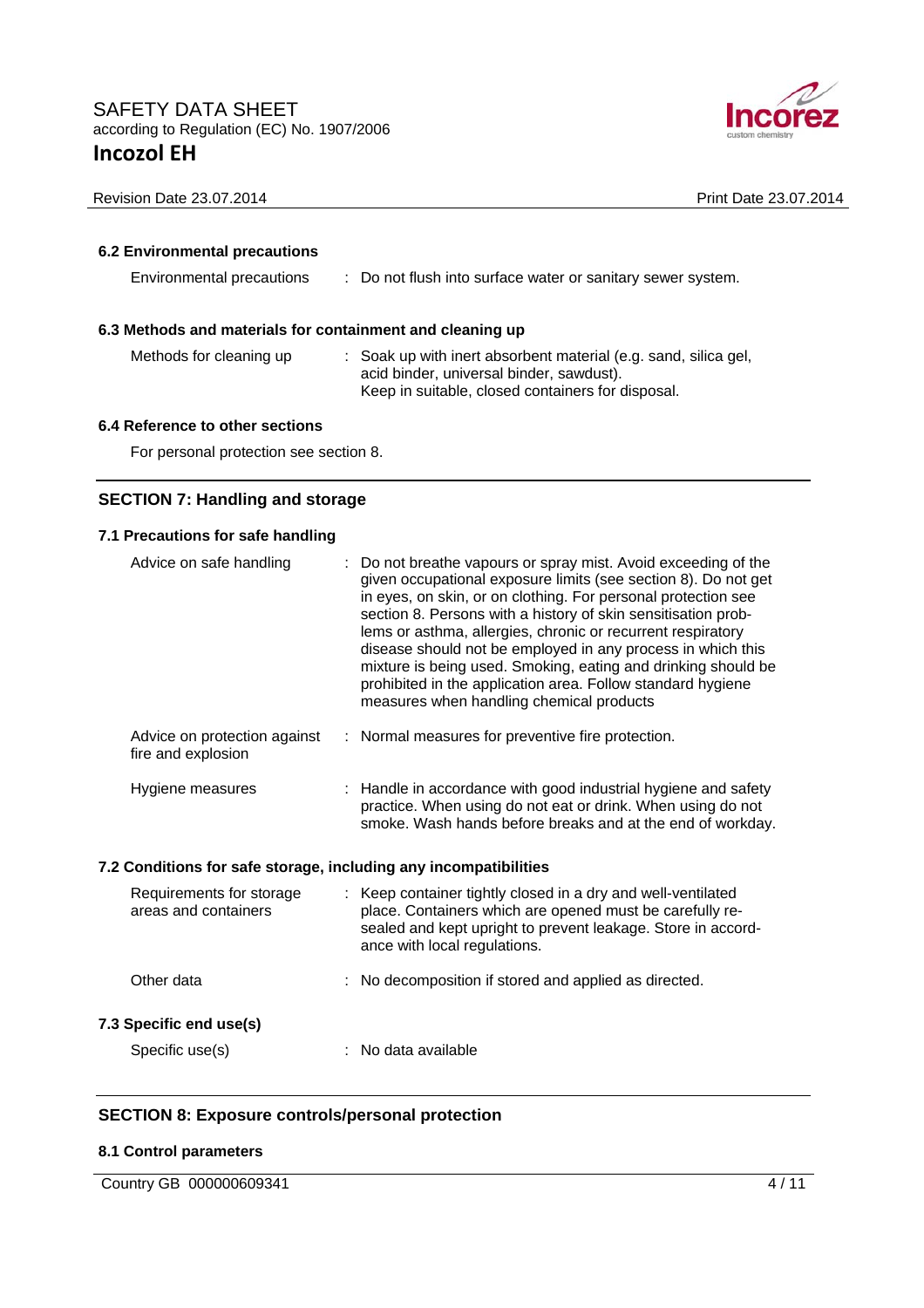

# **Components with workplace control parameters**

Contains no substances with occupational exposure limit values.

#### **8.2 Exposure controls**

| Personal protective equipment          |                                                                                                                                                                                                                                                    |  |  |
|----------------------------------------|----------------------------------------------------------------------------------------------------------------------------------------------------------------------------------------------------------------------------------------------------|--|--|
| Eye protection                         | : Safety glasses with side-shields<br>Eye wash bottle with pure water                                                                                                                                                                              |  |  |
| Hand protection                        | : Chemical-resistant, impervious gloves complying with an ap-<br>proved standard must be worn at all times when handling<br>chemical products. Reference number EN 374. Follow manu-<br>facturer specifications.                                   |  |  |
|                                        | Suitable for short time use or protection against splashes:<br>Butyl rubber/nitrile rubber gloves (0,4 mm),<br>Contaminated gloves should be removed.<br>Suitable for permanent exposure:<br>Viton gloves (0.4 mm),<br>breakthrough time > 30 min. |  |  |
| Skin and body protection               | $\therefore$ Protective clothing (e.g. Safety shoes acc. to EN ISO 20345,<br>long-sleeved working clothing, long trousers). Rubber aprons<br>and protective boots are additionaly recommended for mixing<br>and stirring work.                     |  |  |
| Respiratory protection                 | : No special measures required.                                                                                                                                                                                                                    |  |  |
| <b>Environmental exposure controls</b> |                                                                                                                                                                                                                                                    |  |  |
| General advice                         | : Do not flush into surface water or sanitary sewer system.                                                                                                                                                                                        |  |  |

# **SECTION 9: Physical and chemical properties**

| 9.1 Information on basic physical and chemical properties<br>Appearance | ÷                 | liquid            |    |
|-------------------------------------------------------------------------|-------------------|-------------------|----|
| Colour                                                                  | ٠<br>$\sim$       | light yellow      |    |
| Odour                                                                   | ÷                 | characteristic    |    |
| Odour Threshold                                                         | ÷                 | No data available |    |
| Flash point                                                             |                   | 107 $\degree$ C   |    |
| Ignition temperature                                                    | ٠<br>$\mathbf{r}$ | not applicable    |    |
| Country GB 000000609341                                                 |                   |                   | 5/ |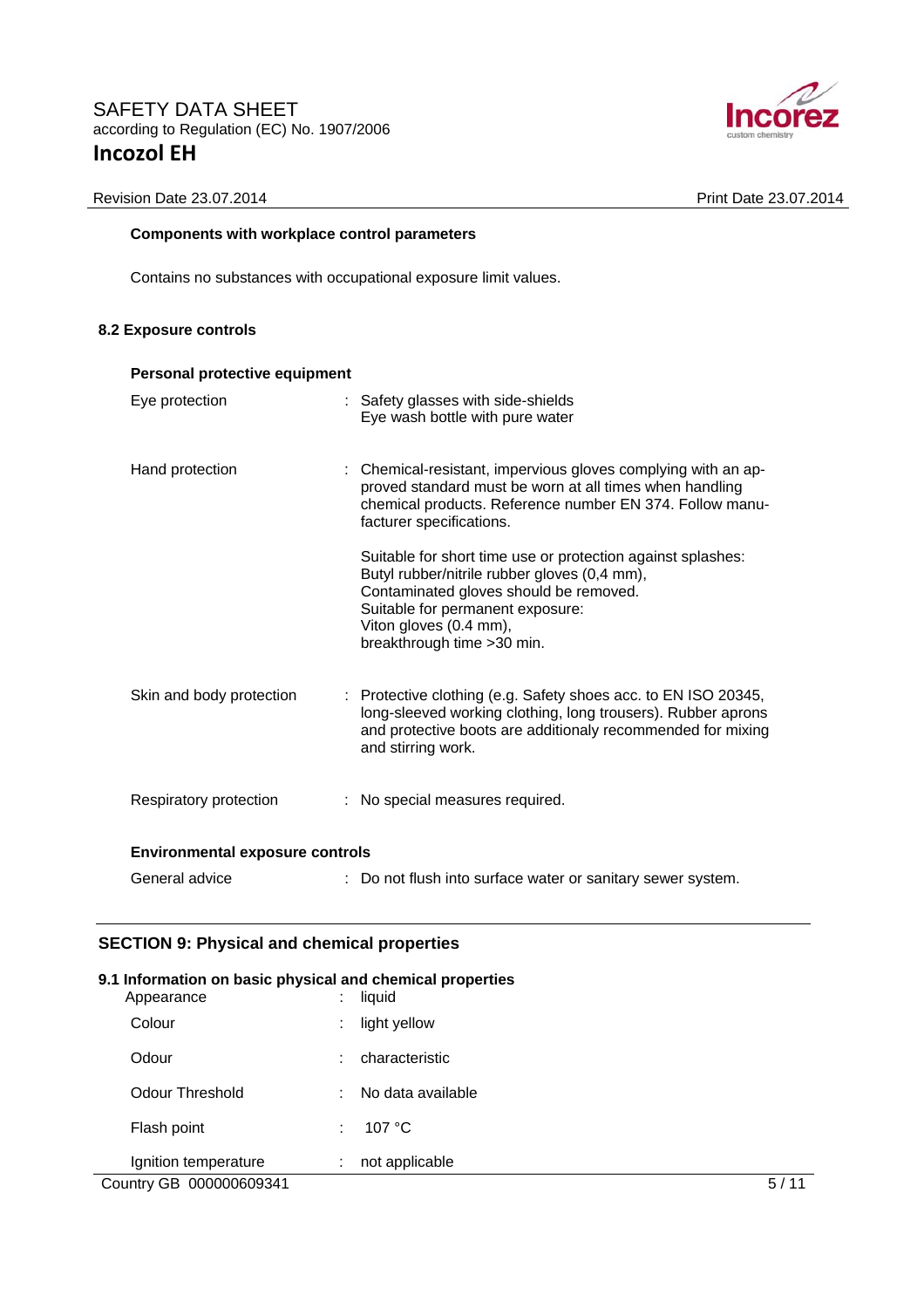# Revision Date 23.07.2014 Print Date 23.07.2014



| Lower explosion limit (Vol%)             | t. | No data available                  |
|------------------------------------------|----|------------------------------------|
| Upper explosion limit (Vol%)             | ÷  | No data available                  |
| Flammability (solid, gas)                | ÷  | No data available                  |
| Oxidizing properties                     | t. | No data available                  |
| Auto-ignition temperature                | ÷  | No data available                  |
| рH                                       |    | No data available                  |
| Melting point/range / Freez-             | ÷  | No data available                  |
| ing point<br>Boiling point/boiling range | t. | No data available                  |
| Vapour pressure                          | ÷  | No data available                  |
| Density                                  |    | $1,03$ g/cm3<br>at 20 $^{\circ}$ C |
| Water solubility                         | ÷  | Note: insoluble                    |
| Partition coefficient: n-                |    | No data available                  |
| octanol/water<br>Viscosity, dynamic      | ÷  | 7.000 mPa.s                        |
| Viscosity, kinematic                     | ÷. | $> 7$ mm2/s<br>at $40 °C$          |
| Relative vapour density                  | t. | No data available                  |
| Evaporation rate                         | t  | No data available                  |
|                                          |    |                                    |

### **9.2 Other information**

No data available

# **SECTION 10: Stability and reactivity**

#### **10.1 Reactivity**

No dangerous reaction known under conditions of normal use.

#### **10.2 Chemical stability**

The product is chemically stable.

### **10.3 Possibility of hazardous reactions**

| Hazardous reactions |  | : Stable under recommended storage conditions. |
|---------------------|--|------------------------------------------------|
|---------------------|--|------------------------------------------------|

#### **10.4 Conditions to avoid**

| Conditions to avoid     | $\therefore$ No data available |  |
|-------------------------|--------------------------------|--|
| Country GB 000000609341 |                                |  |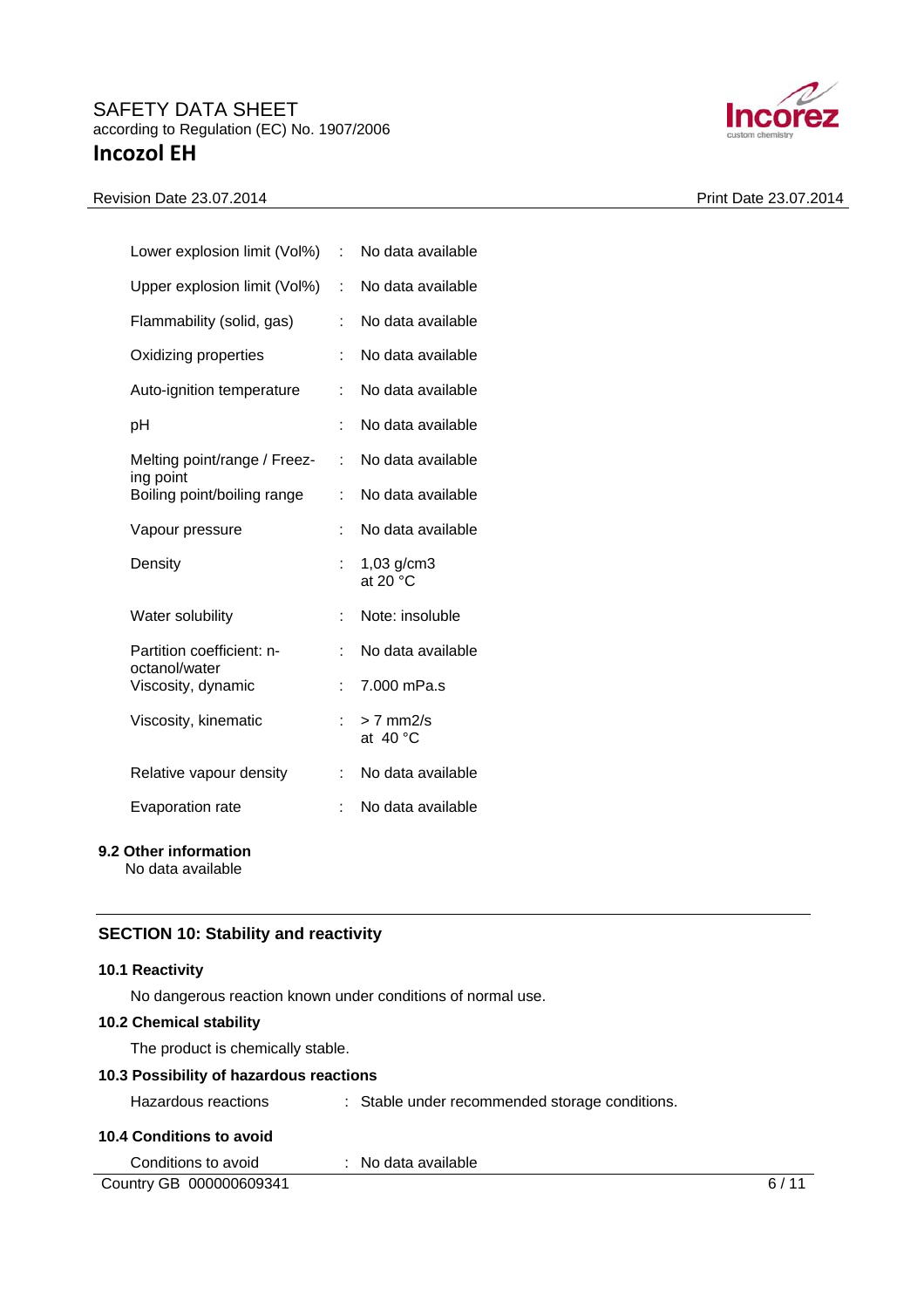

| 10.5 Incompatible materials<br>Materials to avoid | : No data available                                                                                        |      |  |  |
|---------------------------------------------------|------------------------------------------------------------------------------------------------------------|------|--|--|
| 10.6 Hazardous decomposition products             |                                                                                                            |      |  |  |
| <b>SECTION 11: Toxicological information</b>      |                                                                                                            |      |  |  |
| 11.1 Information on toxicological effects         |                                                                                                            |      |  |  |
| <b>Acute toxicity</b>                             |                                                                                                            |      |  |  |
| <b>Components:</b>                                |                                                                                                            |      |  |  |
| Acute oral toxicity                               | 1,6-hexanediyl-bis(2-(2-(1-ethylpentyl)-3-oxazolidinyl)ethyl)carbamate :<br>: LD50 Oral rat: > 2.000 mg/kg |      |  |  |
| Acute dermal toxicity                             | : LD50 Dermal rat: $> 2.000$ mg/kg                                                                         |      |  |  |
| <b>Skin corrosion/irritation</b>                  |                                                                                                            |      |  |  |
| <b>Product</b>                                    |                                                                                                            |      |  |  |
| No data available                                 |                                                                                                            |      |  |  |
| Serious eye damage/eye irritation                 |                                                                                                            |      |  |  |
| <b>Product</b>                                    |                                                                                                            |      |  |  |
| No data available                                 |                                                                                                            |      |  |  |
| Respiratory or skin sensitisation                 |                                                                                                            |      |  |  |
| <b>Product</b>                                    |                                                                                                            |      |  |  |
| May cause an allergic skin reaction.              |                                                                                                            |      |  |  |
| <b>Germ cell mutagenicity</b>                     |                                                                                                            |      |  |  |
| <b>Product</b>                                    |                                                                                                            |      |  |  |
| Mutagenicity                                      | No data available                                                                                          |      |  |  |
| Carcinogenicity                                   |                                                                                                            |      |  |  |
| Product                                           |                                                                                                            |      |  |  |
| Carcinogenicity                                   | No data available                                                                                          |      |  |  |
| <b>Reproductive Toxicity/Fertility</b>            |                                                                                                            |      |  |  |
| Reproductive toxicity                             | : No data available                                                                                        |      |  |  |
| No data available                                 |                                                                                                            |      |  |  |
| Country GB 000000609341                           |                                                                                                            | 7/11 |  |  |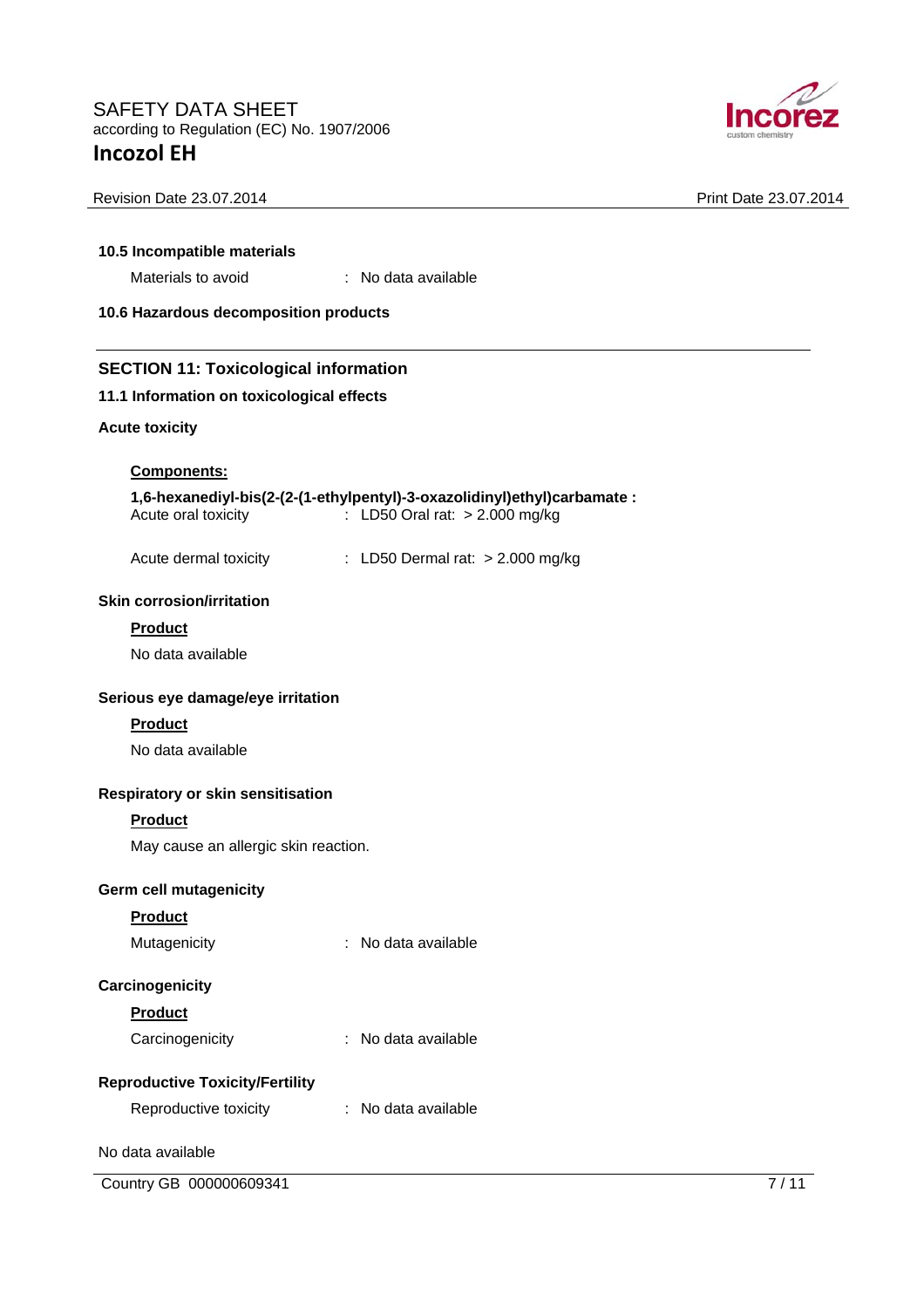

#### **Reproductive Toxicity/Development/Teratogenicity**

Teratogenicity : No data available

No data available

#### **STOT - single exposure**

No data available

#### **STOT - repeated exposure**

No data available

#### **Aspiration toxicity**

No data available

# **SECTION 12: Ecological information**

#### **12.1 Toxicity**

#### **Components:**

#### **1,6-hexanediyl-bis(2-(2-(1-ethylpentyl)-3-oxazolidinyl)ethyl)carbamate :**

| Toxicity to fish                                                            | $\therefore$ LC50: 316 mg/l, 96 h, Danio rerio (zebra fish)             |
|-----------------------------------------------------------------------------|-------------------------------------------------------------------------|
| Toxicity to daphnia and other<br>aquatic invertebrates<br>Toxicity to algae | $\therefore$ EC50: 193 mg/l, 48 h, Daphnia                              |
|                                                                             | $\therefore$ IC50: 43 mg/l, 72 h, Desmodesmus subspicatus (green algae) |

#### **12.2 Persistence and degradability**

No data available

#### **12.3 Bioaccumulative potential**

No data available

#### **12.4 Mobility in soil**

No data available

#### **12.5 Results of PBT and vPvB assessment**

#### **Product:**

Assessment : This substance/mixture contains no components considered to be either persistent, bioaccumulative and toxic (PBT), or very persistent and very bioaccumulative (vPvB) at levels of 0.1% or higher.

#### **12.6 Other adverse effects**

No data available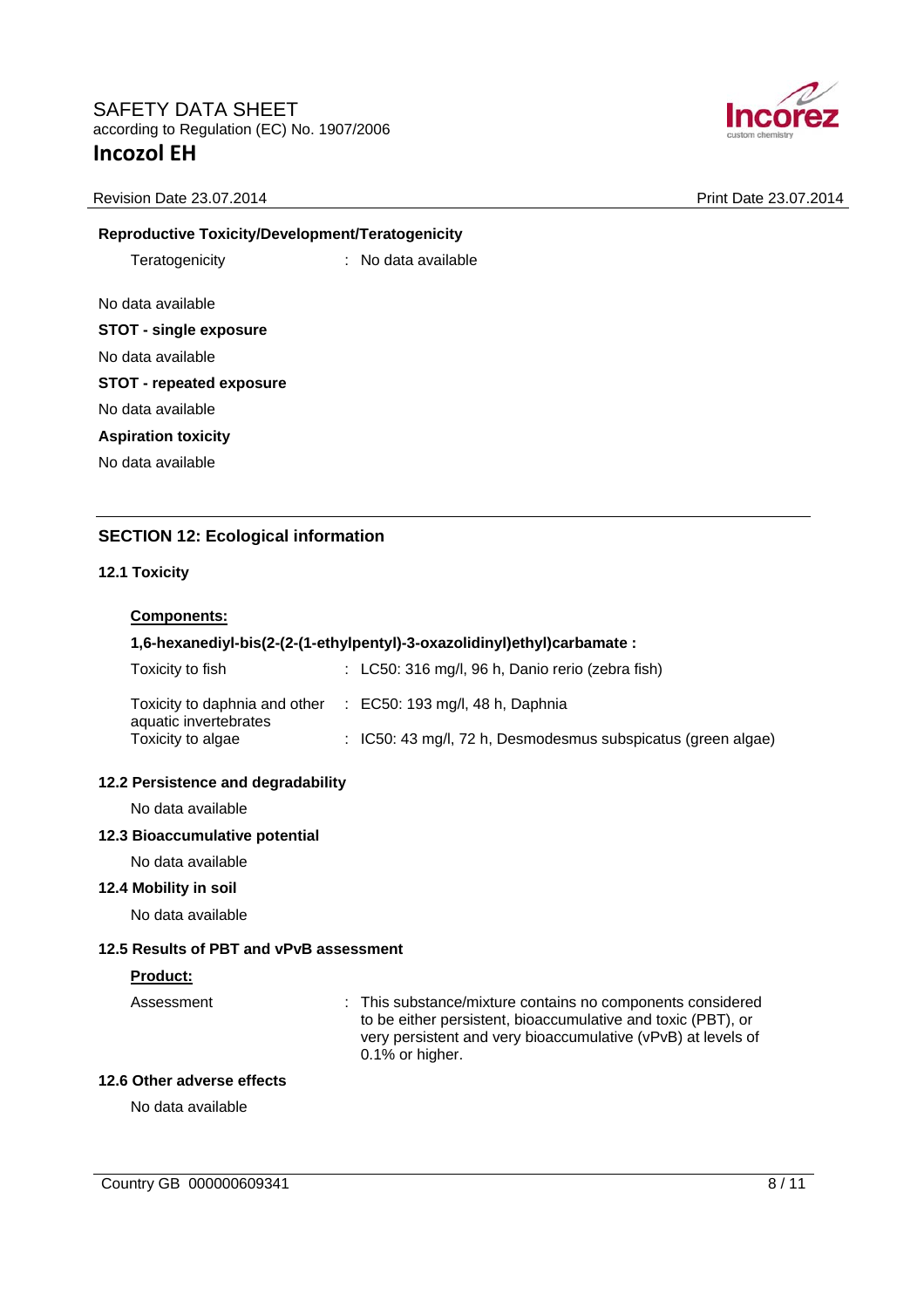

| <b>SECTION 13: Disposal considerations</b><br>13.1 Waste treatment methods |                                                                                                    |  |  |
|----------------------------------------------------------------------------|----------------------------------------------------------------------------------------------------|--|--|
|                                                                            |                                                                                                    |  |  |
| Contaminated packaging                                                     | $\therefore$ 15 01 10* packaging containing residues of or contaminated<br>by dangerous substances |  |  |

# **SECTION 14: Transport information**

**ADR**  Not dangerous goods **IATA**  Not dangerous goods **IMDG**  Not dangerous goods

**14.6 Special precautions for user**  No data available

**14.7 Transport in bulk according to Annex II of MARPOL 73/78 and the IBC Code**  not applicable

#### **SECTION 15: Regulatory information**

# **15.1 Safety, health and environmental regulations/legislation specific for the substance or mixture**

# **Labelling according to EC Directives (1999/45/EC)**

Hazard pictograms :



Irritant

Country GB 000000609341 9/11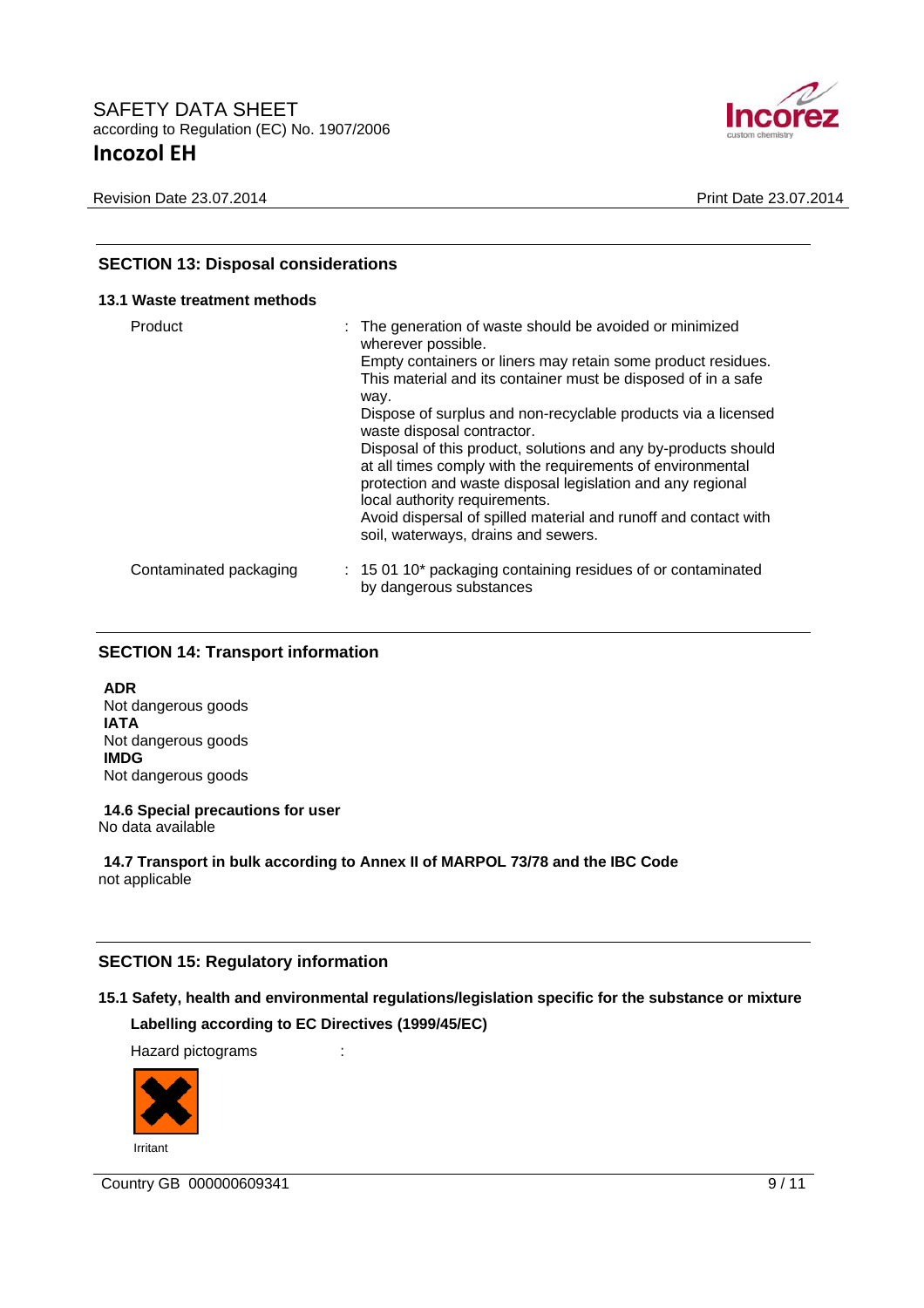

| Revision Date 23.07.2014                                                                                                                                                                                   |                                   | Print Date 23.07.2014                                                                                                                                                                                    |  |  |
|------------------------------------------------------------------------------------------------------------------------------------------------------------------------------------------------------------|-----------------------------------|----------------------------------------------------------------------------------------------------------------------------------------------------------------------------------------------------------|--|--|
| R-phrase(s)                                                                                                                                                                                                | : R43                             | May cause sensitisation by skin contact.                                                                                                                                                                 |  |  |
| S-phrase(s)                                                                                                                                                                                                | : S24<br>S37                      | Avoid contact with skin.<br>Wear suitable gloves.                                                                                                                                                        |  |  |
| Hazardous components which must be listed on the label:<br>411-700-4                                                                                                                                       |                                   | 1,6-hexanediyl-bis(2-(2-(1-ethylpentyl)-3-oxazolidinyl)ethyl)carbamate                                                                                                                                   |  |  |
| <b>Prohibition/Restriction</b><br>REACH - Restrictions on the manufacture, placing on<br>: not applicable<br>the market and use of certain dangerous substances,<br>preparations and articles (Annex XVII) |                                   |                                                                                                                                                                                                          |  |  |
| REACH - Candidate List of Substances of Very High<br>Concern for Authorisation (Article 59).                                                                                                               |                                   | : None of the components are listed<br>$(=>0.1\%).$                                                                                                                                                      |  |  |
| REACH - List of substances subject to authorisation<br>(Annex XIV)                                                                                                                                         |                                   | : not applicable                                                                                                                                                                                         |  |  |
| <b>REACH Information:</b>                                                                                                                                                                                  | - exempted from the registration. | All substances contained in our Products are<br>- preregistered or registered by our upstream suppliers, and/or<br>- preregistered or registered by us, and/or<br>- excluded from the regulation, and/or |  |  |
| VOC-CH (VOCV)                                                                                                                                                                                              | : no VOC duties                   |                                                                                                                                                                                                          |  |  |
| VOC-EU (solvent)                                                                                                                                                                                           | : not applicable                  |                                                                                                                                                                                                          |  |  |
|                                                                                                                                                                                                            |                                   |                                                                                                                                                                                                          |  |  |

If other regulatory information applies that is not already provided elsewhere in the Safety Data Sheet, then it is described in this subsection.

| Health, safety and environ-   | : The Chemicals (Hazard Information and Packaging for Sup- |
|-------------------------------|------------------------------------------------------------|
| mental regulation/legislation | ply) Regulations 2002                                      |
| specific for the substance or | Control of Substances Hazardous to Health Regulations 2002 |
| mixture:                      | The Management of Health and Safety at Work Regulations    |
|                               | 1999                                                       |
|                               | Health and Safety at Work Act 1974                         |
|                               | Environmental Protection Act 1990 & Subsidiary Regulations |

#### **15.2 Chemical Safety Assessment**

This product contains substances for which Chemical Safety Assessments are still required.

#### **SECTION 16: Other information**

#### **Full text of R-Phrases**

R43 May cause sensitisation by skin contact.

#### **Full text of H-Statements**

H317 May cause an allergic skin reaction.